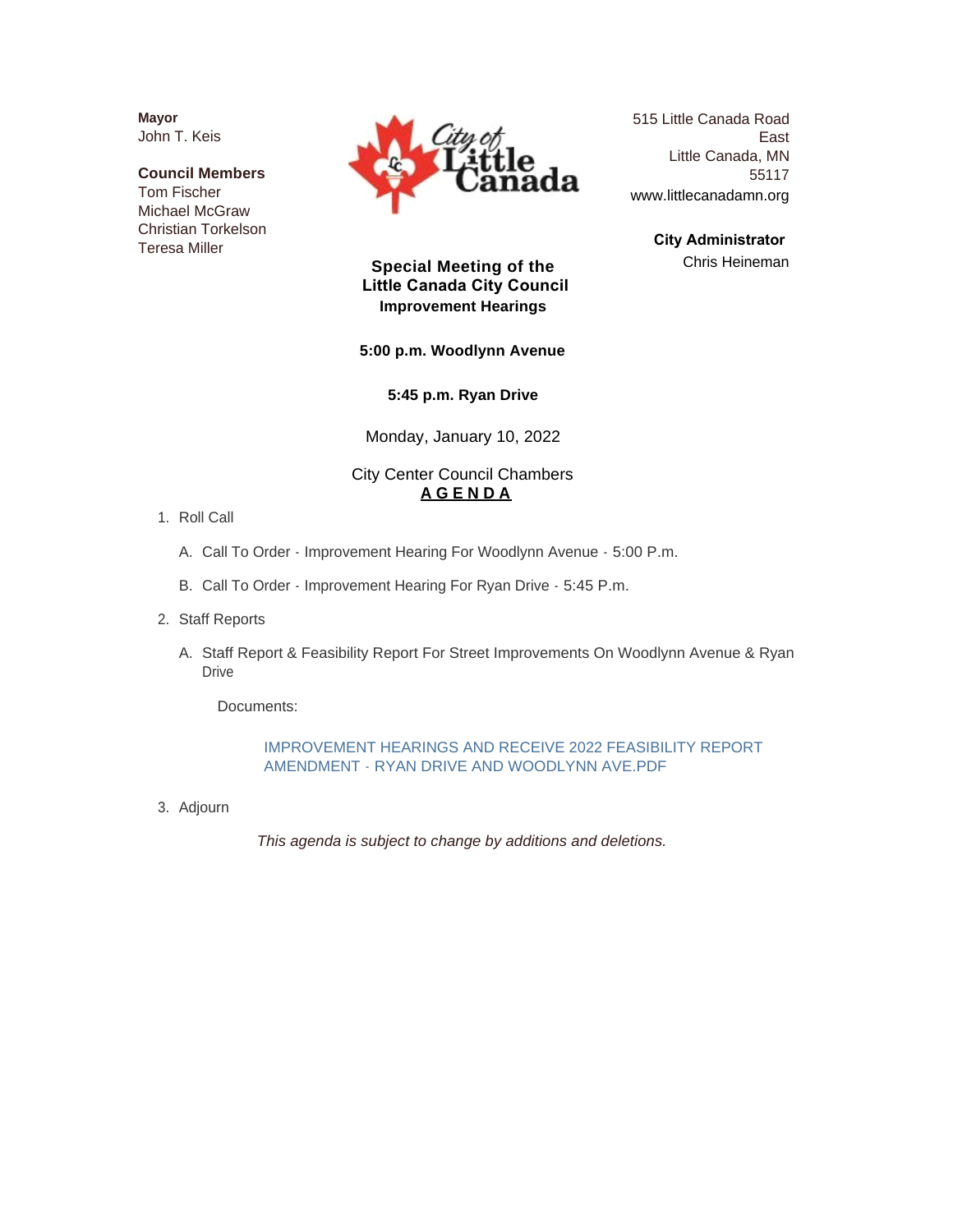

### **STAFF REPORT**

| TO: | Mayor Keis and Members of the City Council |
|-----|--------------------------------------------|
|     |                                            |

FROM: Eric Seaburg, P.E., City Engineer

DATE: January 10, 2022

RE: Receive Feasibility Report Amendment #1 – Ryan Drive Improvement Hearing for 2022 Street Improvements on Ryan Drive & Woodlynn Avenue

#### **ACTION TO BE CONSIDERED:**

Motion to approve accepting Feasibility Report Amendment #1 and motion to approve resolutions ordering the Improvement and preparation of plans for street improvements on Ryan Drive and Woodlynn Avenue.

#### **BACKGROUND:**

Ryan Drive and Woodlynn Avenue are included in the City's Capital Improvement Plan. These are low-volume industrials streets that have aged to the point where rehabilitation is recommended. A feasibility report detailing the proposed projects was prepared and accepted by the City Council.

#### **RYAN DRIVE FEASIBILITY REPORT AMENDMENT:**

Project staff held a neighborhood meeting for the Ryan Drive project area on December 14, 2021. All tenants and property owners from the Ryan Industrial Park were invited to the meeting. Three property owners attended the meeting representing 9 of the 31 parcels. The property owners that attended the meeting had strong concerns regarding the project scope, assessed costs, and assessment methodology. Additionally, one property owner that was affected by the sanitary sewer extension had strong concerns regarding the scope of sanitary sewer improvements, as well as associated assessed costs.

Project staff, having heard the concerns of the property owners, reviewed the project and determined that modifications could be made to reduce project scope and costs while still achieving a version of the infrastructure improvement City staff desired. The modified project scope and costs are detailed in the attached Feasibility Report Amendment #1.

To briefly summarize the report amendment, project staff is recommending a 2" mill and overlay in lieu of full depth reclamation along the west and east segments of Ryan Drive that were not improved with Ramsey-Washington Metro Watershed District's box culvert replacement project. This will bring both the project costs and assessment amounts down while still rehabilitating the remaining sections of Ryan Drive. The following table outlines the cost reduction due to the scope changes.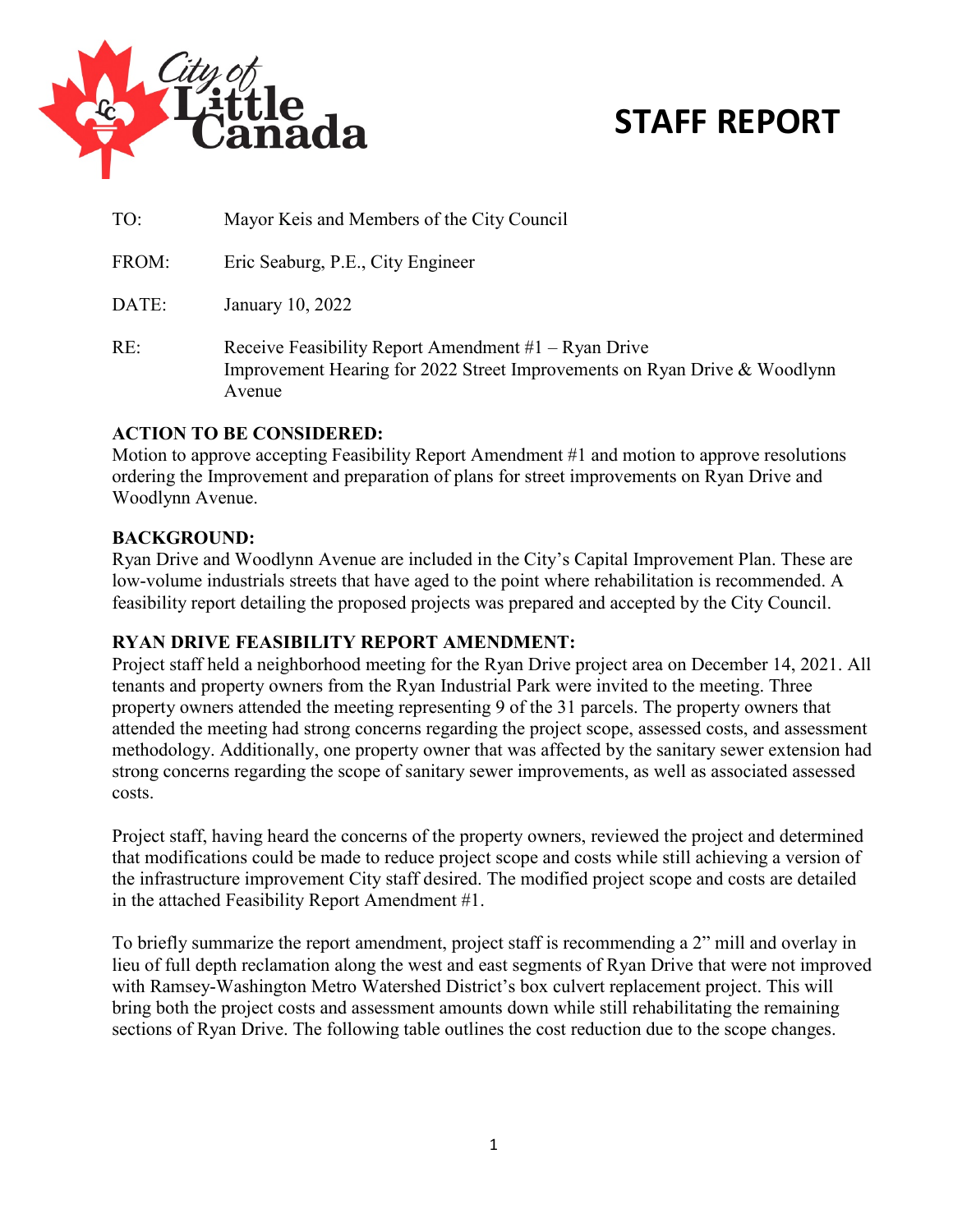|                    | <b>Original Report</b>                              | <b>Amended Report</b>                           |  |  |
|--------------------|-----------------------------------------------------|-------------------------------------------------|--|--|
| <b>Item</b>        | <b>Estimated Project Cost</b><br><b>Reclamation</b> | <b>Estimated Project Cost</b><br>Mill & Overlay |  |  |
| <b>Street</b>      | \$220,937                                           | \$143,225                                       |  |  |
| <b>Storm Sewer</b> | \$152,022                                           | \$152,022                                       |  |  |
| <b>Total</b>       | \$433,705                                           | 295,247                                         |  |  |

Additionally, the Feasibility Report Amendment #1 details a modified cost allocation for the sanitary sewer extension along Ryan Drive. The current policy of 100% assessment for sanitary sewer infrastructure is typically enforced at the time of development. When a new sewer segment must be installed after development has occurred, it is much more costly to work within the constraints of existing infrastructure. Installing sanitary sewer on Ryan Drive is made even more difficult by the way the original Ryan Industrial Park development was set up. The existing sanitary sewer main on Ryan Lane is too shallow to allow for a gravity main on Ryan Drive and connecting to the Country Drive system presents the same issues. As such, staff is recommending a deviation from the Assessment Policy to make this project financially viable. Based on the modified cost allocation below, the City of Little Canada would be responsible for \$32,246 of the sanitary sewer extension. This reduces the assessed amount for public sanitary sewer improvements from \$20,250 to \$9,500. Property owners would still be responsible for the cost to install a grinder pump and connect to the City's system near their property line.

The table below outlines the estimated costs for the public sewer system, the cost to each property for a private service, and a net cost to each property after accounting for both the public and private costs.

|                     | <b>Original Report</b> |                 | <b>Amended Report</b> |                 |  |  |
|---------------------|------------------------|-----------------|-----------------------|-----------------|--|--|
| <b>Item</b>         | <b>Assessments</b>     | <b>ICI Fund</b> | <b>Assessments</b>    | <b>ICI Fund</b> |  |  |
| Public Forcemain    | \$60,746               |                 | \$28,500              | \$32,246        |  |  |
| Per Parcel:         | \$20,250               |                 | \$9,500               |                 |  |  |
|                     |                        |                 |                       |                 |  |  |
| Private Service     | Fut. Private Cost      |                 | Fut. Private Cost     |                 |  |  |
| Est. Per Parcel:    | \$23,500               |                 | \$23,500              |                 |  |  |
|                     |                        |                 |                       |                 |  |  |
| Net Cost Per Parcel | \$43,750               |                 | \$33,000              |                 |  |  |

Consistent with the original Feasibility Report, the \$9,500 assessments would be deferred until connection is made or until the property ownership changes, whichever occurs first.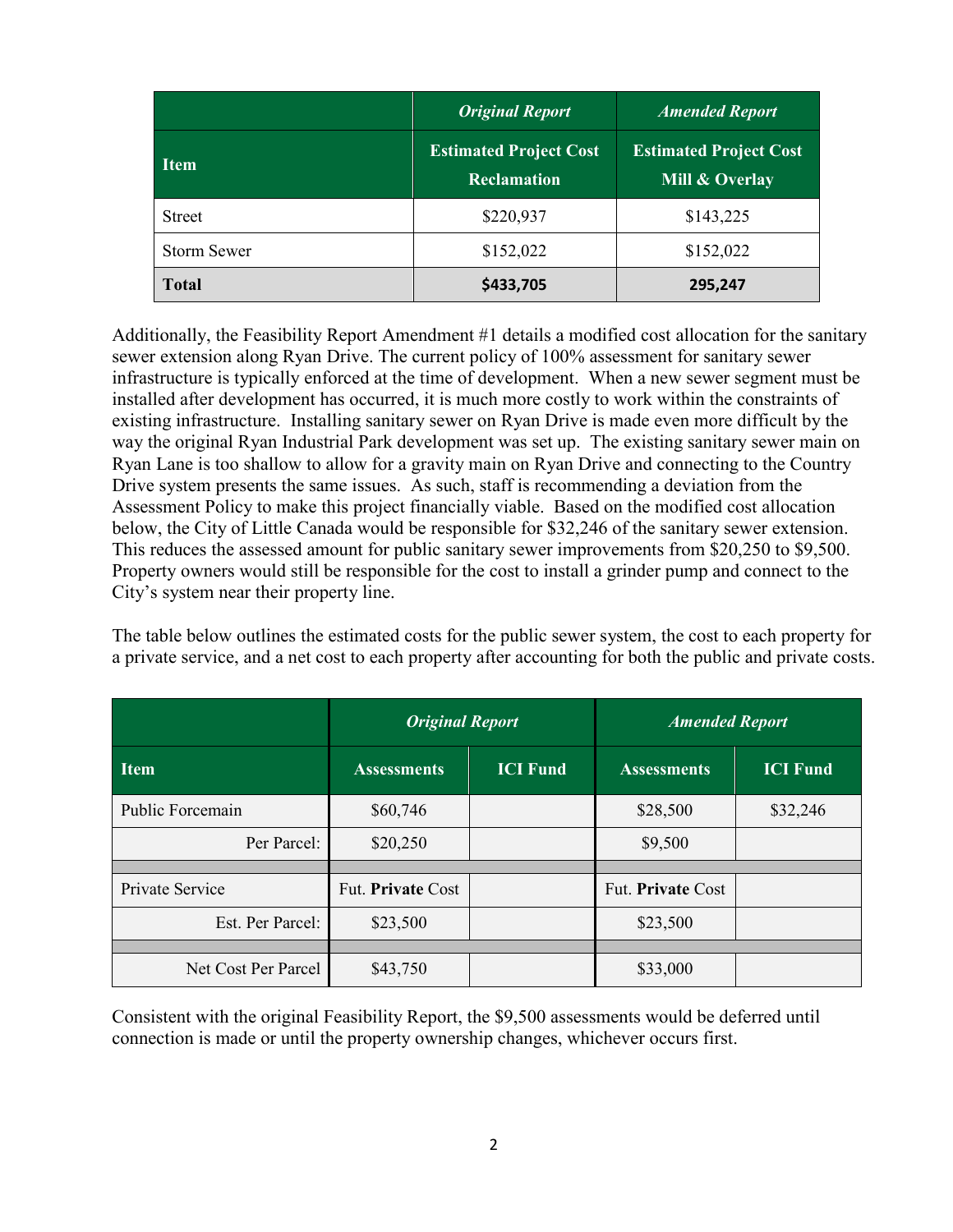#### **SPECIAL BENEFIT APPRAISALS:**

In the time since the Feasibility Report was accepted, staff received a Benefit Analysis Report from Metzen Realty and Associates. This report, performed by a Minnesota-licensed Real Property Appraiser, details the increase in real estate value received by adjacent properties due to the proposed street and storm sewer improvements.

For the improvements to both Woodlynn Avenue and Ryan Drive, the appraiser has indicated a received benefit of \$1.00 per square foot of parcel area for each of the assessed parcels. For industrial parcels, appraising based on parcel area is typical. In practice, the City should not levy an assessment against a property for more than the benefit amount of \$1.00 per square foot, often referred to as the "benefit cap".

| Woodlynn Ave – Parcels Affected by Benefit Cap |                               |                       |                                    |                       |                                      |  |  |  |  |
|------------------------------------------------|-------------------------------|-----------------------|------------------------------------|-----------------------|--------------------------------------|--|--|--|--|
| Parcel<br>ID                                   | <b>Site</b><br><b>Address</b> | Parcel<br><b>Area</b> | <b>Policy</b><br><b>Assessment</b> | <b>Benefit</b><br>Cap | <b>Proposed</b><br><b>Assessment</b> |  |  |  |  |
| 062922220013                                   | 90 Woodlynn Ave               | 43,124                | \$58,395                           | \$43,124              | \$43,124                             |  |  |  |  |
| 062922220033                                   | 38 Woodlynn Ave               | 39,204                | \$58,395                           | \$39,204              | \$39,204                             |  |  |  |  |
| 062922220030                                   | 0 Sandburg Rd                 | 55,321                | \$58,395                           | \$55,321              | \$55,321                             |  |  |  |  |

The benefit cap of \$1.00 per square foot will cap or reduce the proposed assessment to the following parcels.

| <b>Ryan Drive – Parcels Affected by Benefit Cap</b>  |                                               |                       |                                    |                       |                                      |  |  |  |  |
|------------------------------------------------------|-----------------------------------------------|-----------------------|------------------------------------|-----------------------|--------------------------------------|--|--|--|--|
| <b>Site</b><br><b>Parcel</b><br><b>Address</b><br>ID |                                               | Parcel<br><b>Area</b> | <b>Policy</b><br><b>Assessment</b> | <b>Benefit</b><br>Cap | <b>Proposed</b><br><b>Assessment</b> |  |  |  |  |
| 313022340009                                         | 0 Spruce Street<br>$(3\overline{17}3$ Spruce) | \$279                 | \$637                              | \$279                 | \$279                                |  |  |  |  |

#### **SOURCE OF FUNDS**

Street improvements would be funded through the City's Infrastructure Capital Improvement Fund and special assessments. Utility improvements would be funded through the City's Infrastructure Capital Improvement Fund and special assessments.

#### **STAFF RECOMMENDATIONS:**

Staff recommends that the City Council take these 3 separate actions:

- Accept the Feasibility Report Amendment #1 for Ryan Drive
- Approve Resolution ordering the Improvement and Preparation of Plans for Improvement No. 2022-04 on Ryan Drive
- Approve Resolution ordering the Improvement and Preparation of Plans for Improvement No. 2022-05 on Woodlynn Avenue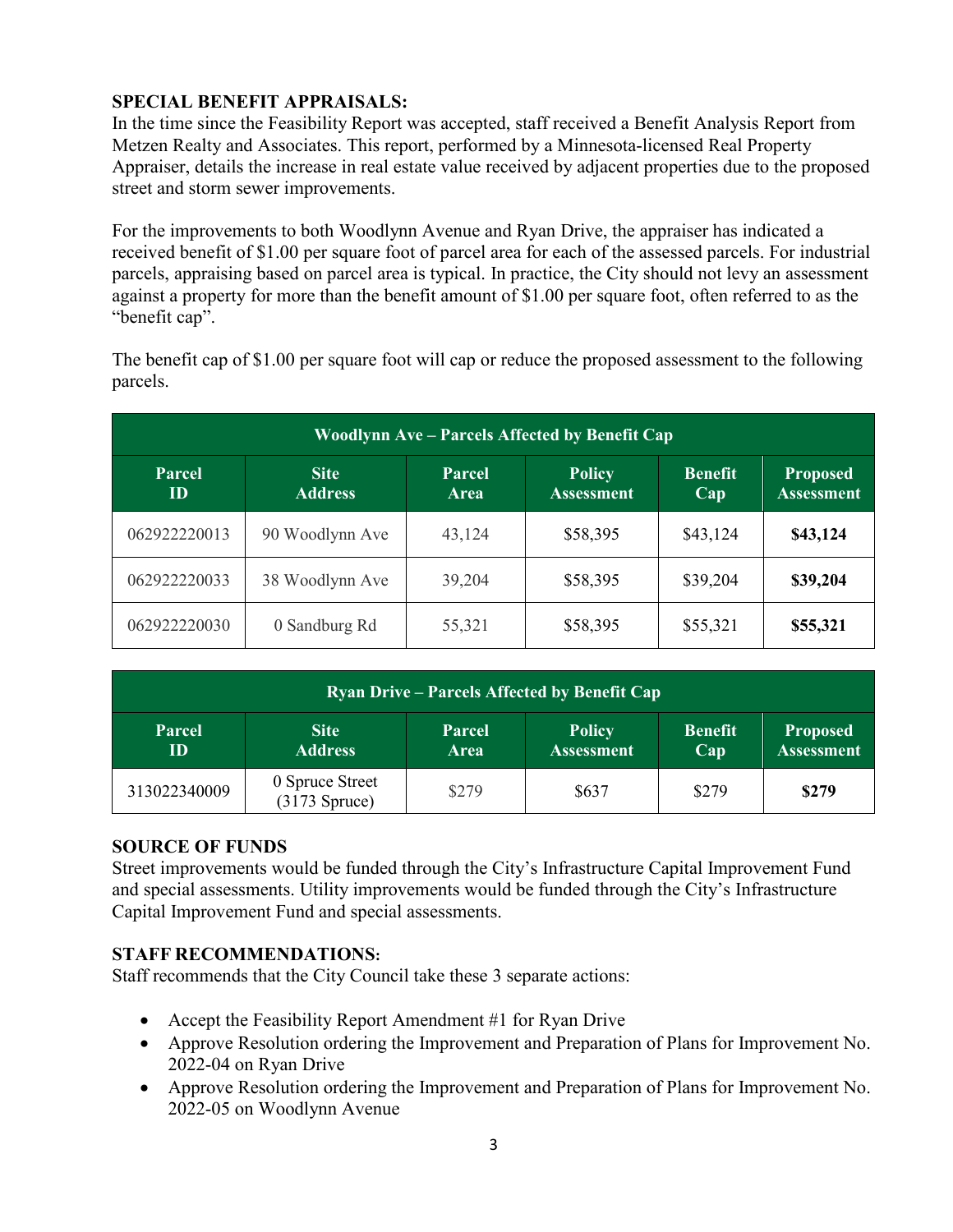#### **RESOLUTION ORDERING IMPROVEMENT AND PREPARATION OF PLANS WOODLYNN AVENUE (RICE STREET TO EAST TERMINUS) IMPROVEMENT NO. 2022-05**

#### WHEREAS,

A resolution of the City Council adopted the  $1<sup>st</sup>$  day of December, 2021, fixed a date for a Council hearing on the proposed improvement of Woodlynn Avenue (from Rice Street to east terminus) by a combination of full depth reclamation and reconstruction with new concrete curb and gutter, and minor/spot improvements to the underground utility systems;

#### AND WHEREAS,

Ten days' mailed notice and two published notices of the hearing was given, and the hearing was held thereon on the  $10<sup>th</sup>$  day of January, 2022, at which all persons desiring to be heard were given an opportunity to be heard thereon;

NOW THEREFORE, BE IT RESOLVED BY THE COUNCIL OF THE CITY OF LITTLE CANADA, MINNESOTA:

- 1. Such improvement is necessary, cost-effective, and feasible as detailed in the feasibility report.
- 2. Such improvement is hereby ordered as proposed in the Council resolution adopted the  $10^{th}$  day of January, 2022.
- 3. Bolton & Menk, Inc. is hereby designated as the City Engineer for this improvement. The engineer shall prepare plans and specifications for the making of such improvement.

Adopted by the Council this 10<sup>th</sup> day of January, 2022.

John T. Keis, Mayor

Attest:

Christopher Heineman, City Administrator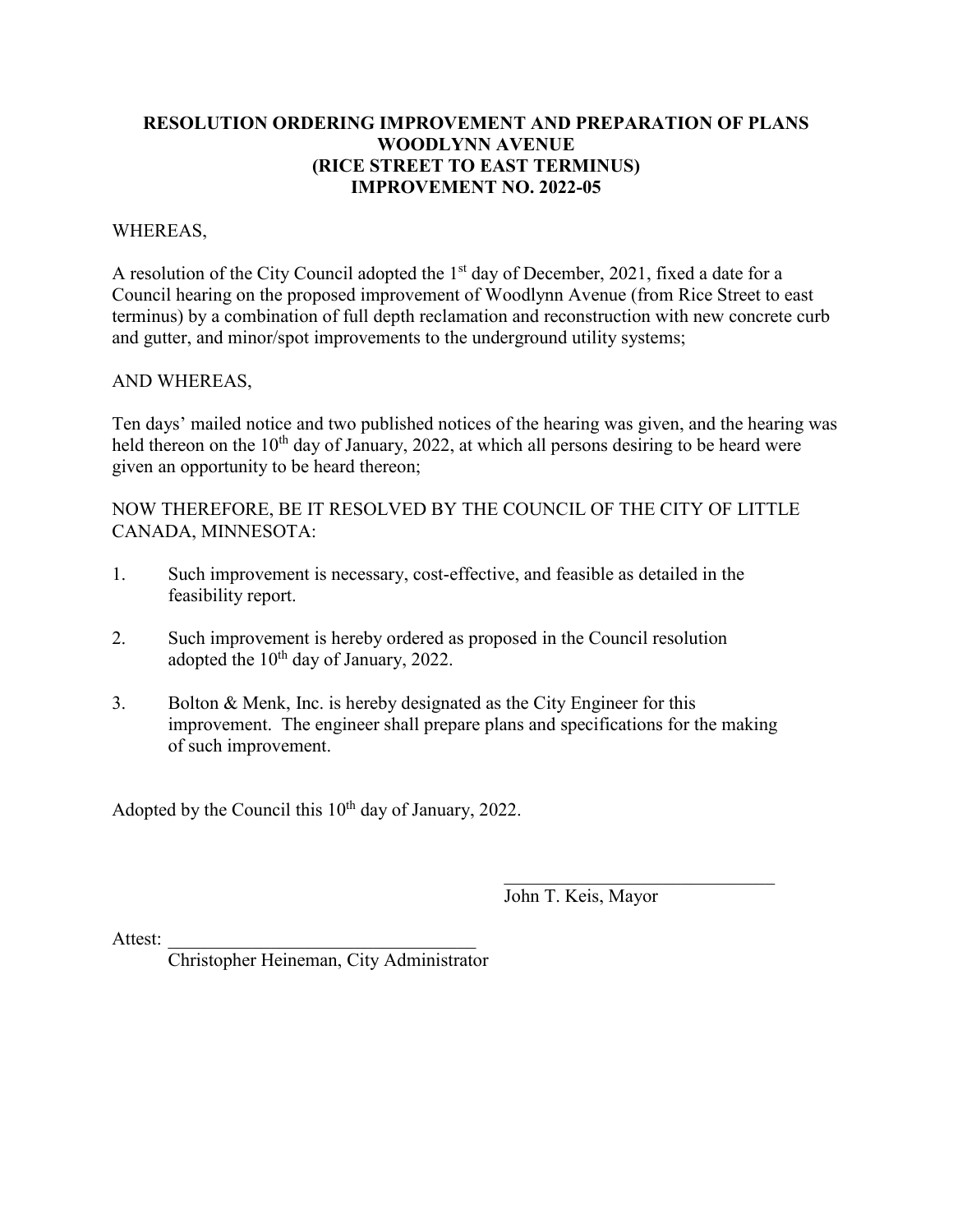#### **RESOLUTION ORDERING IMPROVEMENT AND PREPARATION OF PLANS RYAN DRIVE (SPRUCE STREET TO COUNTRY DRIVE) IMPROVEMENT NO. 2022-04**

#### WHEREAS,

A resolution of the City Council adopted the  $1<sup>st</sup>$  day of December, 2021, fixed a date for a Council hearing on the proposed improvement of Ryan Drive (from Spruce Street to Country Drive) by mill and overlay and new asphalt paving, minor curb repairs, and minor/spot improvements to the underground utility systems;

#### AND WHEREAS,

Ten days' mailed notice and two published notices of the hearing was given, and the hearing was held thereon on the 10<sup>th</sup> day of January, 2022, at which all persons desiring to be heard were given an opportunity to be heard thereon;

NOW THEREFORE, BE IT RESOLVED BY THE COUNCIL OF THE CITY OF LITTLE CANADA, MINNESOTA:

- 1. Such improvement is necessary, cost-effective, and feasible as detailed in the feasibility report.
- 2. Such improvement is hereby ordered as proposed in the Council resolution adopted the  $10^{th}$  day of January, 2022.
- 3. Bolton & Menk, Inc. is hereby designated as the City Engineer for this improvement. The engineer shall prepare plans and specifications for the making of such improvement.

Adopted by the Council this 10<sup>th</sup> day of January, 2022.

John T. Keis, Mayor

Attest:

Christopher Heineman, City Administrator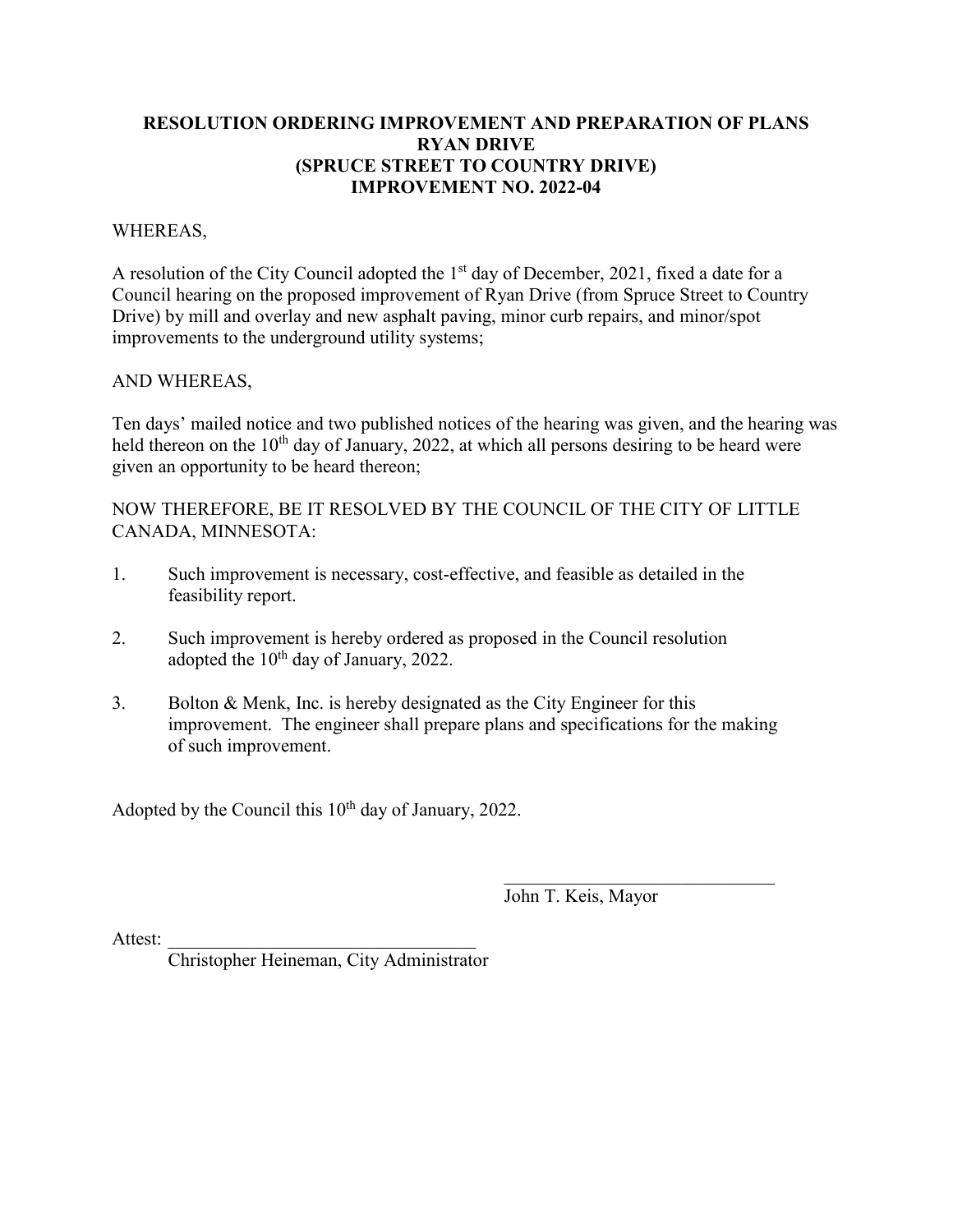# Feasibility Report

2022 Street & Utility Improvements Ryan Drive & Woodlynn Avenue

City of Little Canada December 01, 2021

**Submitted by:**

Bolton & Menk, Inc. 3507 High Point Drive Bldg. 1 Suite E130 Oakdale, MN 55128



Real People. Real Solutions.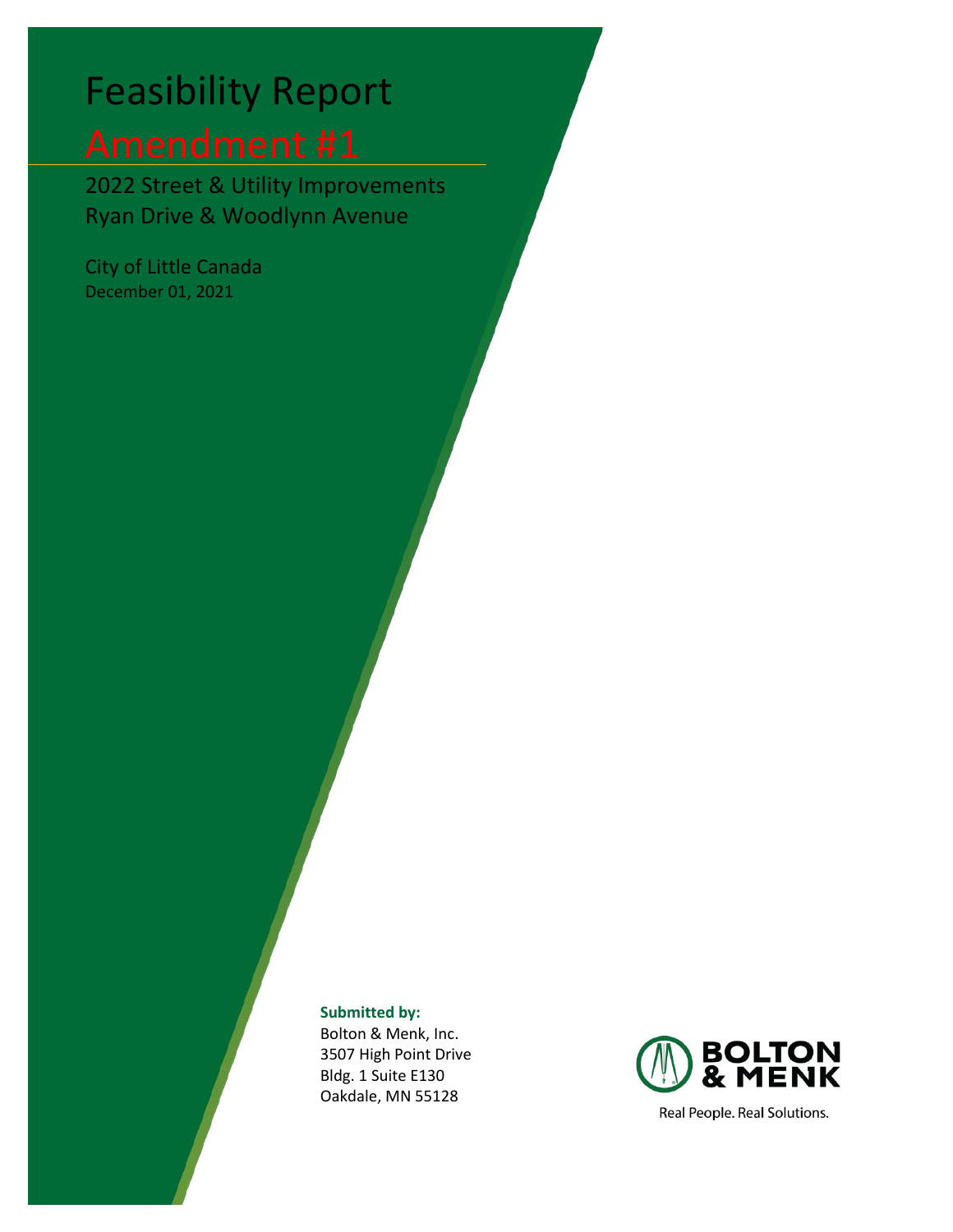### Certification

### Feasibility Report Amendment #1

#### For

#### 2022 Street & Utility Improvements

#### Ryan Drive & Woodlynn Avenue

### City of Little Canada 0N1.125241

January 10, 2022

#### **PROFESSIONAL ENGINEER**

I hereby certify that this plan, specification, or report was prepared by me or under my direct supervision, and that I am a duly Licensed Professional Engineer under the laws of the State of Minnesota.

Signature: *Ein* Typed or Printed Name: Eric J. Seaburg Date: 1-10-2021 License Number: 53712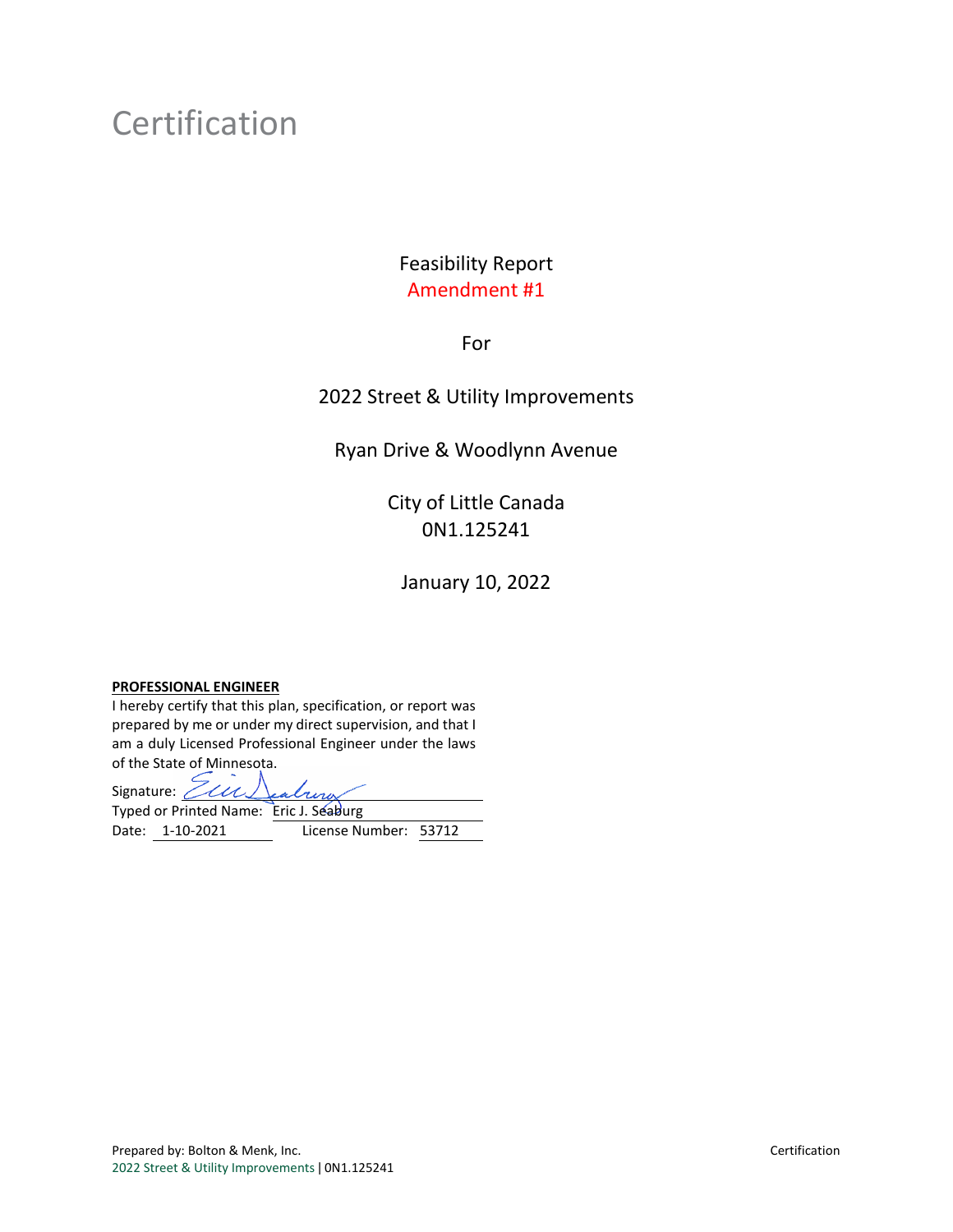## Table of Contents

| III. |           |  |
|------|-----------|--|
|      |           |  |
|      | <b>B.</b> |  |
| IV.  |           |  |

### Tables

### Appendix

Appendix A: Ryan Drive - [Updated Preliminary Assessment Roll](#page-12-0)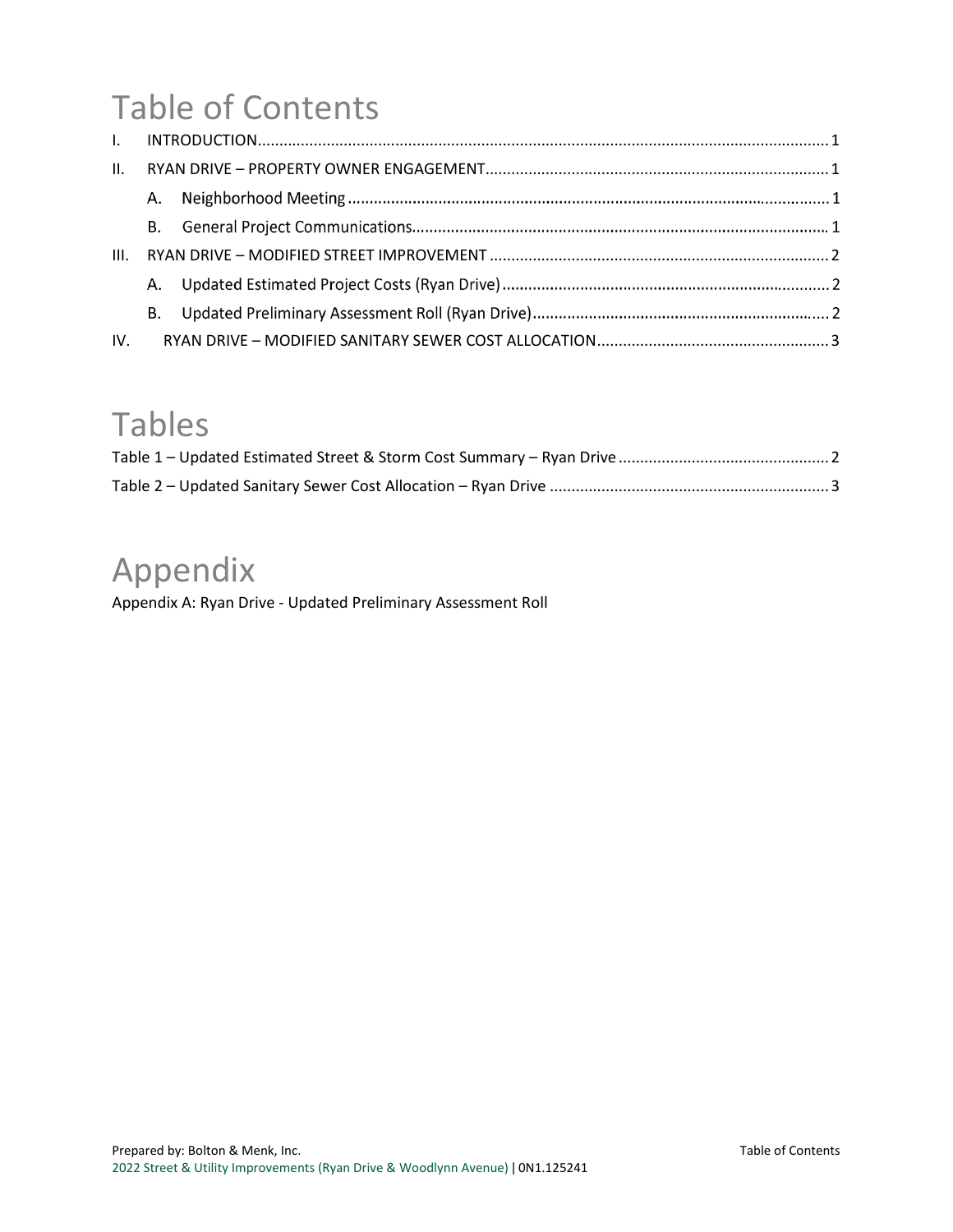#### <span id="page-9-0"></span>**I. INTRODUCTION**

At its December 1, 2021 meeting, the City Council accepted the Ryan Drive & Woodlynn Avenue Feasibility Reported that outlined improvements to each roadway in 2022. Since that meeting, project staff held a neighborhood meeting with the property owners of the Ryan Industrial Park with additional post-meeting follow-up with individual property owners. This Feasibility Report Amendment will outline a modified pavement rehabilitation strategy (mill & overlay) to reduce project costs while also extending the life of the existing pavement. It will also outline a modified cost allocation for the sanitary sewer extension that affects three properties along Ryan Drive.

#### <span id="page-9-1"></span>**II. RYAN DRIVE – PROPERTY OWNER ENGAGEMENT**

A. Neighborhood Meeting

Project staff held a neighborhood meeting on Tuesday, January 14, 2021 at 4:00 PM. The invitation was mailed to all property addresses within the Ryan Industrial Park as well as offsite property owners. In total 53 invitations were mailed.

3 property owners attended the meeting representing 9 of the 31 parcels within the Ryan Industrial Park:

Roger Stanke: 209 Ryan Drive John Kresbach: 3173 Spruce Street, 0 Spruce Street (3173) Lee Rossow: 196 Ryan Lane, 3164 Ryan Lane, 3175 Ryan Lane,

3101 Spruce Street, 3167 Spruce Street, 0 Spruce Street (3165-67)

The project scope, as outlined in the original feasibility report, was shared with property owners in attendance. Among general comments received, the group was most concerned with the following project items:

- The group felt that levying special assessments on their properties while they continue to pay for special assessments levied in 2017 was unreasonable. Those special assessments expire at the end of 2026.
- The group felt that the scope of the pavement work was more robust than is necessary. Staff described the intent to 'book-end' the Ryan Drive pavement improvements completed as part of the box culvert project so that the Ryan Drive pavement was uniform and on the same maintenance cycle.
- The group understood the need for storm sewer improvements and requested that these improvements be completed as a standalone project.
- The group felt that the sanitary sewer extension should be coordinated directly with those that were impacted as it only affected three parcels.
- B. General Project Communications

Project staff has continued to reach out to and work with property owners affected by this project in various forms. The three property owners associated with the sanitary sewer extension have been communicated with individually via email, phone calls, and in-person meetings. Staff also followed up with the three neighborhood meetings attendees regarding the modified scope and cost allocation presented in this Feasibility Report Amendment.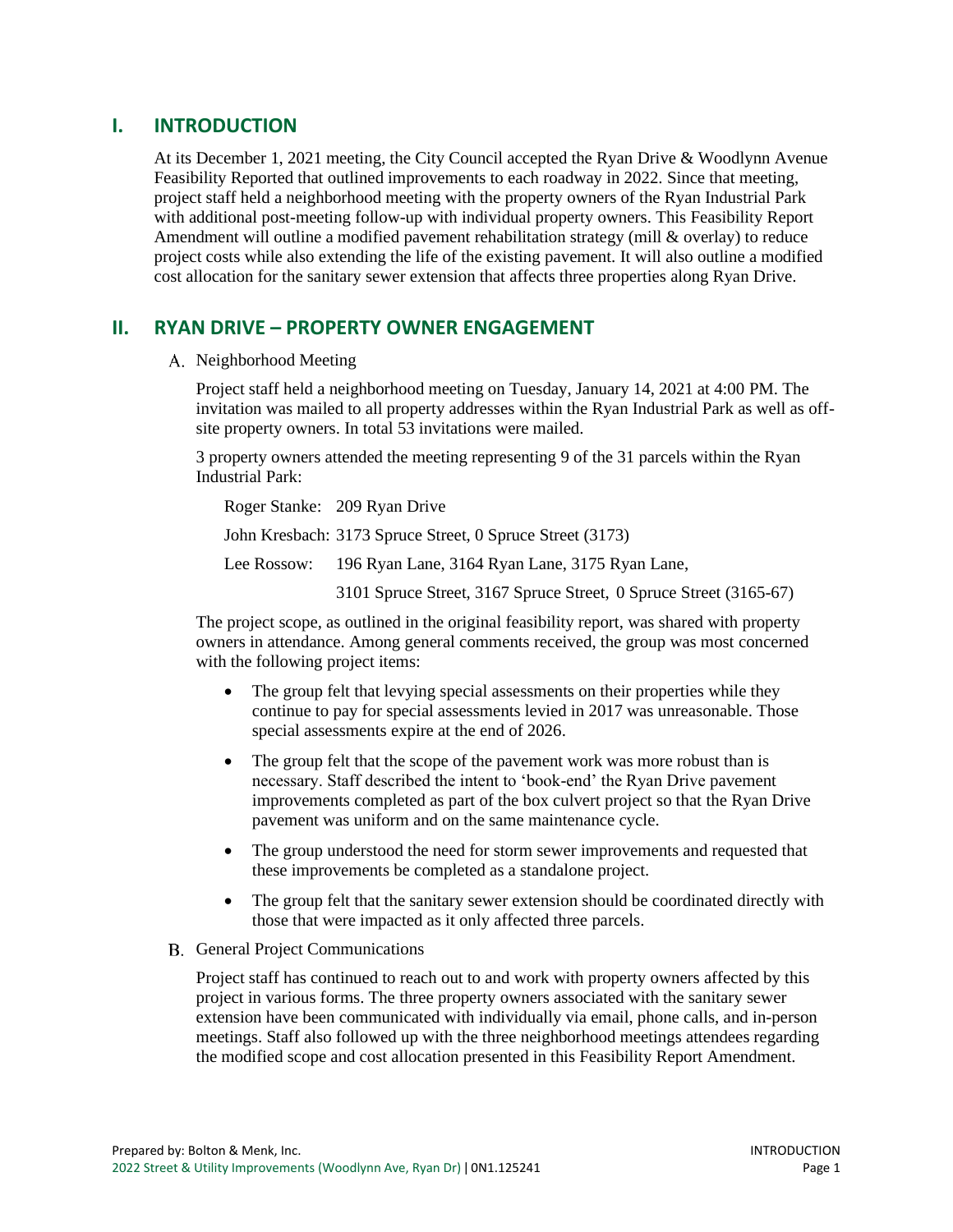#### <span id="page-10-0"></span>**III. RYAN DRIVE – MODIFIED STREET IMPROVEMENT**

Property owners that attended the Neighborhood Meeting felt very strongly that the proposed fulldepth reclamation was more robust in nature than is required. They felt there were still useful years remaining in the road and described the Ryan Industrial Park as a collection of property owners that are accustomed to getting the most out of their infrastructure improvements.

While there may be a few years of useful life remaining, the 15-year Pavement Management Plan adopted in 2021 indicates that Ryan Drive from Spruce Street to Country Drive has a pavement condition rating of 3.01 which is in line with other streets being rehabilitated within the next few years. Ryan Drive was initially reconstructed in 1993 and a portion of the road was rehabilitated in 2003, when old wooden pilings were removed from the roadbed.

Project staff described to property owners the intent to improve Ryan Drive with a holistic approach to pavement management. With the Ramsey-Washington Watershed District's box culvert replacement project in 2021, approximately 450' of pavement was reconstructed and staff is recommending an improvement of the remaining sections of Ryan Drive to avoid multiple small road segments on different pavement cycles. Project staff also noted that improvements are scheduled for Spruce Street from South Owasso Boulevard to 850' north in 2023. Upon completion of that project, all streets within the Ryan Industrial Park will have been improved within the last 5 years and the area likely wouldn't see additional pavement projects for the next 15-20 years.

#### **2" Mill and Overlay**

Project staff, in response to feedback received from the property owners, feel that a reduced pavement rehabilitation scope would be a good faith effort to meet the concerns of the residents while also meeting the needs of the City's pavement management program. The modified rehabilitation method, a 2" mill and overlay, would salvage a portion of the existing asphalt, reduce pavement-related costs and assessments, and also rehabilitate the portions of Ryan Drive not improved with the box culvert replacement project. This work involves grinding off the top 2" of existing pavement and replacing with 2" of new asphalt pavement.

Updated Estimated Project Costs (Ryan Drive)

The costs shown below represent the updated street costs associated with the Ryan Drive improvements and include contingencies, engineering, and geotechnical costs. The costs for this project are being financed 100% through Special Assessments to benefitting property owners.

<span id="page-10-1"></span>

| <b>Item</b>        | <b>Estimated Project Cost</b><br><b>Original Report</b> | <b>Estimated Project Cost</b><br><b>Amended</b> |
|--------------------|---------------------------------------------------------|-------------------------------------------------|
| <b>Street</b>      | \$220,937                                               | \$143,225                                       |
| <b>Storm Sewer</b> | \$152,022                                               | \$152,022                                       |
| <b>Total</b>       | \$433,705                                               | 295,247                                         |

#### Updated Preliminary Assessment Roll (Ryan Drive)

A copy of the updated Preliminary Assessment Roll is included in Appendix A. The street portion of the special assessment reduced by 35% for each property. The net special assessment decrease, with the storm sewer portion of the assessment included, is 21%.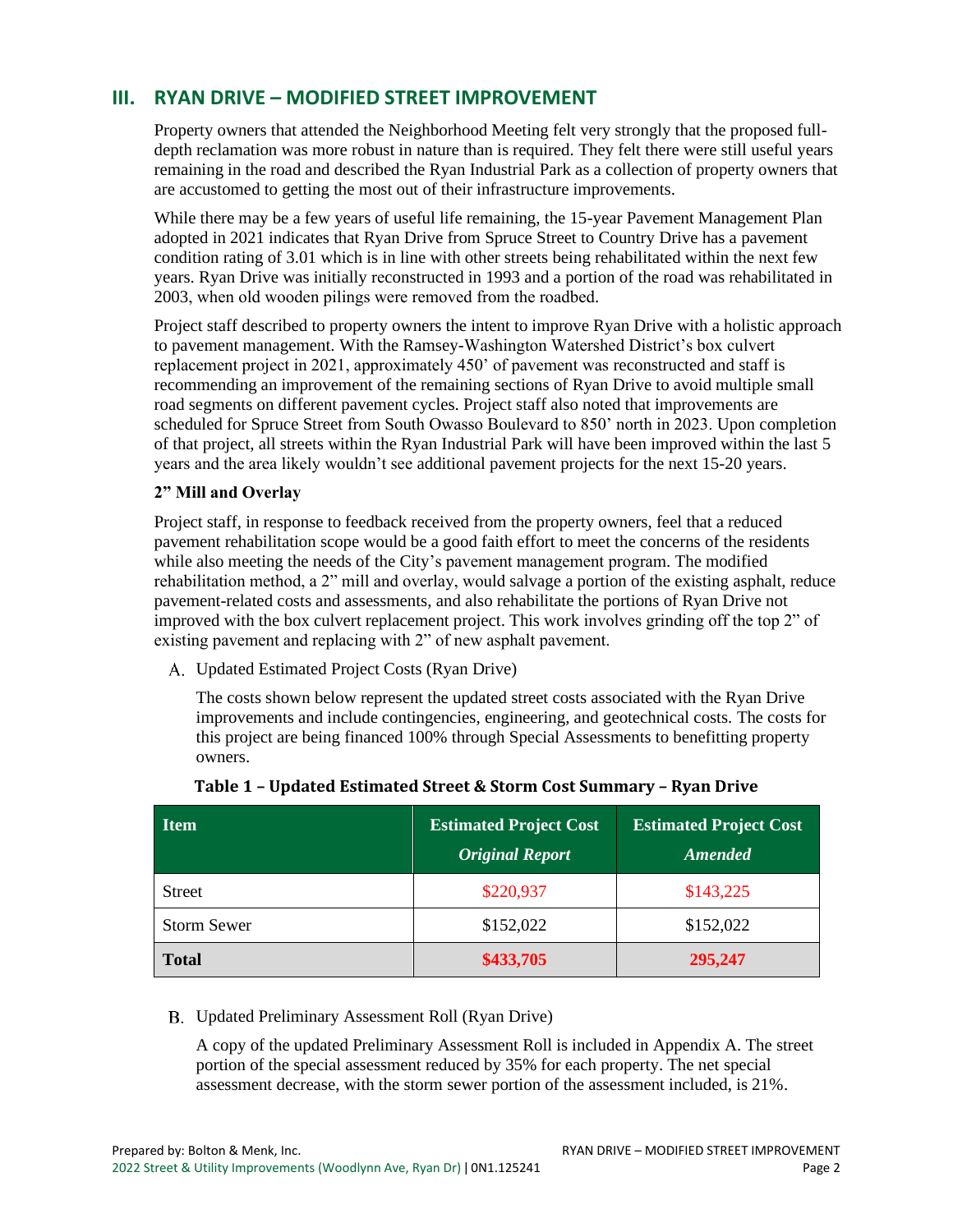#### <span id="page-11-0"></span>**IV. RYAN DRIVE – MODIFIED SANITARY SEWER COST ALLOCATION**

The original Feasibility Report recommended installation of a new sanitary sewer forcemain to provide sanitary sewer service to three parcels along Ryan Drive that are currently on private septic systems. These are the last three commercial/industrial properties within the City that are not connected to a city sewer main. One property owner has independently been investigating connection to the City's system in Ryan Lane due to an upcoming building expansion.

The original Feasibility Report apportioned the sanitary sewer costs as 100% assessable to the benefitting properties in accordance with the City's Special Assessment Policy. This allocation resulted in proposed assessment for each property of approximately \$20,000 for public improvements **plus** an additional \$20,000 - \$25,000 for the cost to install a private grinder pump and service line to the public system. The net cost for each parcel would be \$40,000 - \$45,000.

It is important that sanitary sewer main be extended in the public right-of-way at this time, or the City will be dealing with the same problem in 20 years. After speaking with each of the three property owners, project staff understands the financial burden that installation of a sanitary sewer force main places on existing property owners. The current policy of 100% assessment for sanitary sewer infrastructure is typically enforced at the time of development. When an existing street must be retrofitted to meet standards, it is much more costly to work within the constraints of existing infrastructure. As such, staff is recommending a deviation from the Assessment Policy to make this project financially viable. Based on the modified cost allocation below, the City of Little Canada would be responsible for \$32,246 of the sanitary sewer extension.

#### **Modified Cost Allocation**

Project staff is recommending that the Infrastructure Capital Improvement Fund (ICI Fund) be used to fund:

- All non-sewer related project items (pavement restoration, traffic control, engineering, testing, etc.).
- One-fourth of all sewer items (piping, valves, manholes, etc.) so that the City is an equal contributor to the sewer improvements.

Under this allocation, the City becomes the predominant payer of total project costs while the three property owners would split three-fourths of the sanitary sewer costs. The recommended deferment options of these assessments is unchanged from the Feasibility Report.

<span id="page-11-1"></span>

| <b>Location</b>         | <b>Assessments</b><br><b>Original Report</b> | <b>ICI Fund</b><br><b>Original</b><br><b>Report</b> | <b>Assessments</b><br><b>Amended</b> | <b>ICI Fund</b><br><b>Amended</b> |
|-------------------------|----------------------------------------------|-----------------------------------------------------|--------------------------------------|-----------------------------------|
| <b>Public Forcemain</b> | \$60,746                                     | \$0                                                 | \$28,500                             | \$32,246                          |
| Per Parcel:             | \$20,250                                     |                                                     | \$9,500                              |                                   |
|                         |                                              |                                                     |                                      |                                   |
| Private Service         | <b>Fut. Private Cost</b>                     |                                                     | <b>Fut. Private Cost</b>             |                                   |
| Est. Per Parcel:        | \$23,500                                     |                                                     | \$23,500                             |                                   |
|                         |                                              |                                                     |                                      |                                   |
| Net Cost Per Parcel     | \$43,750                                     |                                                     | \$33,000                             |                                   |

#### **Table 2 – Updated Sanitary Sewer Cost Allocation – Ryan Drive**

The City's contributions towards this work will help promote connections to the city's sanitary sewer system, reduce risks of environmental contamination with the City, and maintain marketability of industrial properties within the City.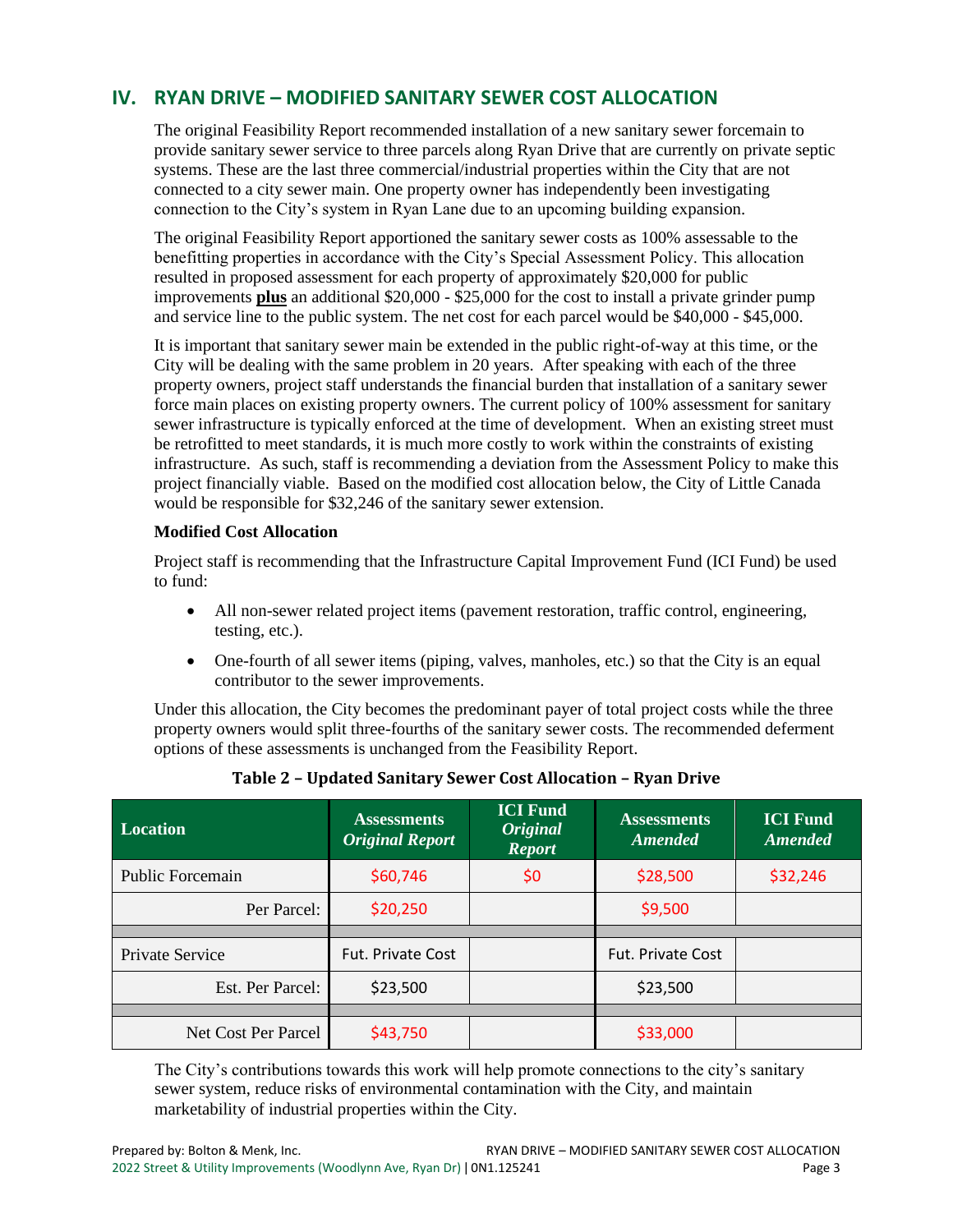## <span id="page-12-0"></span>Appendix A: Ryan Drive - Updated Preliminary Assessment Roll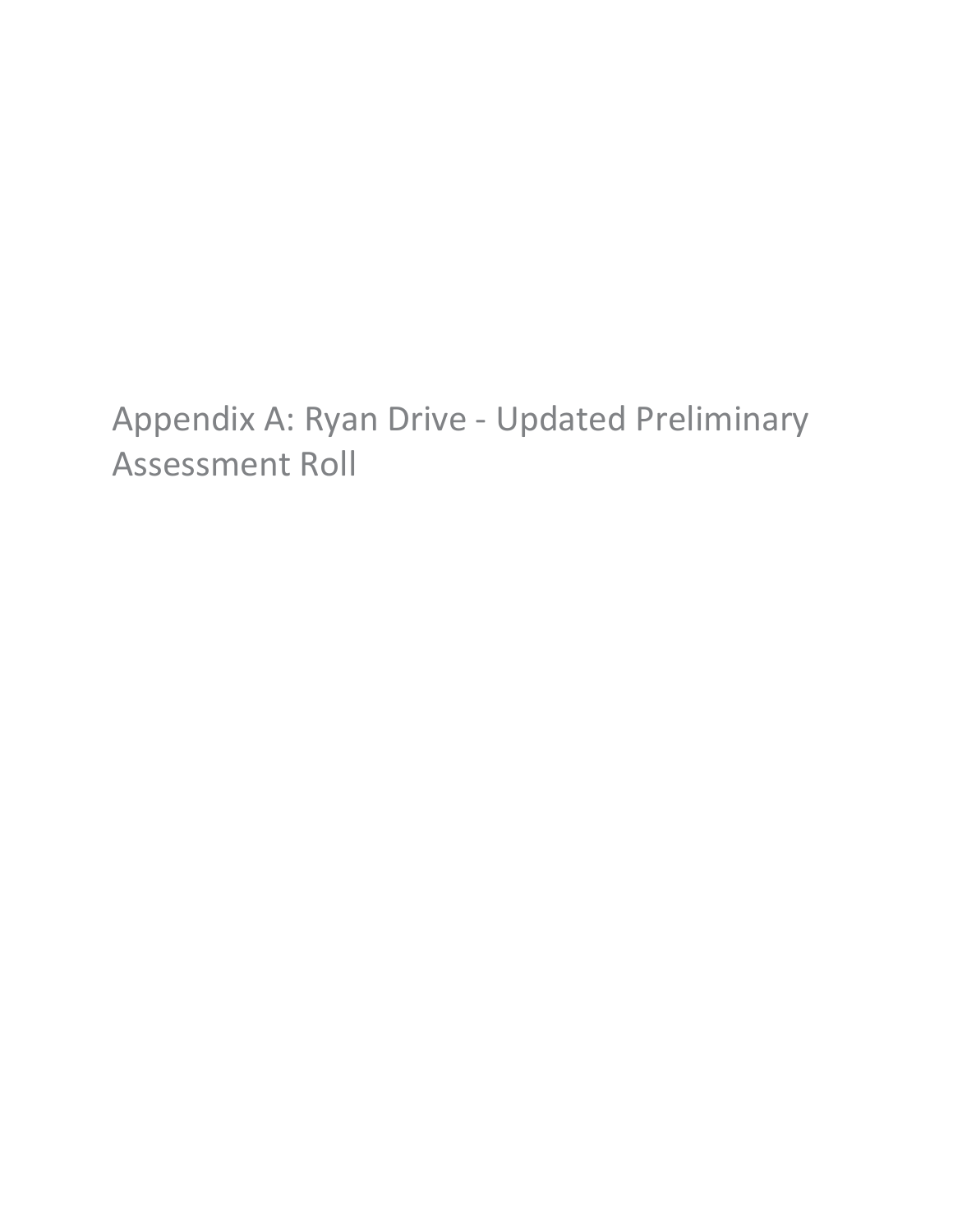#### **PRELIMINARY ASSESSMENT ROLL - AMENDED**

Ryan Drive - Street & Storm Sewer Improvements

| <b>Assessable Street Cost</b> |                  |                     | <b>Total Storm Sewer Costs</b>       |                            | <b>Total Assessable Cost</b> |                                    |                              |                                         | <b>Benefit Cap (per SF Parcel Area)</b> |                    |                        |                                      |
|-------------------------------|------------------|---------------------|--------------------------------------|----------------------------|------------------------------|------------------------------------|------------------------------|-----------------------------------------|-----------------------------------------|--------------------|------------------------|--------------------------------------|
|                               |                  | \$143,225           | \$152,022                            |                            |                              | \$295,247                          |                              |                                         | \$1.00                                  |                    |                        |                                      |
|                               |                  |                     |                                      |                            |                              |                                    |                              | <b>Policy Assessment</b>                |                                         |                    |                        |                                      |
| Parcel                        | <b>Parcel ID</b> | <b>Site Address</b> | Owner                                | <b>Parcel Area</b><br>(SF) | Front<br>Footage             | Assessable<br><b>Front Footage</b> | <b>Streets</b><br>Assessment | <b>Storm Sewer</b><br><b>Assessment</b> | Total<br><b>Assessment</b>              | <b>Benefit Cap</b> | Proposed<br>Assessment | <b>Previous</b><br><b>Assessment</b> |
| 1                             | 313022340017     | 193 Ryan Drive      | Robert S Kohl                        | 23,087                     | 398                          | 398                                | \$6,538.15                   | \$6,939.70                              | \$13,477.85                             | \$23,086.80        | \$13,477.85            | \$17,025.32                          |
| $\overline{2}$                | 313022340011     | 209 Ryan Drive      | Roger D Stanke                       | 43,124                     | 360                          | 360                                | \$7,261.61                   | \$7,707.59                              | \$14,969.20                             | \$43,124.40        | \$14,969.20            | \$18,909.20                          |
| $\overline{\mathbf{3}}$       | 313022430004     | 221 Ryan Drive      | Mikrot Properties Inc.               | 36,590                     | 270                          | 270                                | \$5,702.66                   | \$6,052.89                              | \$11,755.55                             | \$36,590.40        | \$11,755.55            | \$14,849.70                          |
| $\overline{4}$                | 313022430005     | 3151 Country Drive  | Meyer Companies Inc.                 | 43,996                     | 547                          | 547                                | \$9,739.68                   | \$10,337.86                             | \$20,077.54                             | \$43,995.60        | \$20,077.54            | \$25,362.09                          |
| 5                             | 313022430009     | Address Unassigned  | Frank M Frattalone                   | 102,366                    | 830                          | 166                                | \$8,328.82                   | \$8,840.34                              | \$17,169.16                             | \$102,366.00       | \$17,169.16            | \$21,688.21                          |
| 6                             | 313022340014     | 200 Ryan Drive      | Russell J Fischer & Judith K Fischer | 59,242                     | 513                          | 399                                | \$8,742.23                   | \$9,279.15                              | \$18,021.38                             | \$59,241.60        | \$18,021.38            | \$22,764.74                          |
| $\overline{7}$                | 062922210017     | 3176 Ryan Lane      | Russell J Fischer & Judith K Fischer | 26,136                     | 100                          | 100                                | \$2,871.95                   | \$3,048.33                              | \$5,920.28                              | \$26,136.00        | \$5,920.28             | \$7,478.55                           |
| 8                             | 062922210018     | 3172 Ryan Lane      | Joshua Charles Properties LLC        | 26,136                     | 100                          | 100                                | \$2,871.95                   | \$3,048.33                              | \$5,920.28                              | \$26,136.00        | \$5,920.28             | \$7,478.55                           |
| 9                             | 062922210019     | 3168 Ryan Lane      | Sona Properties LLC                  | 25,700                     | 107                          | 107                                | \$2,931.55                   | \$3,111.60                              | \$6,043.15                              | \$25,700.40        | \$6,043.15             | \$7,633.76                           |
| 10                            | 062922210038     | 3164 Ryan Lane      | 3164 Ryan Lane LLC                   | 121,968                    | 55                           | 55                                 | \$8,076.33                   | \$8,572.35                              | \$16,648.68                             | \$121,968.00       | \$16,648.68            | \$21,030.74                          |
| 11                            | 062922210031     | 3100 Spruce Street  | <b>Birch Properties LLC</b>          | 30,056                     | 175                          | 175                                | \$4,076.04                   | \$4,326.38                              | \$8,402.42                              | \$30,056.40        | \$8,402.42             | \$10,614.00                          |
| 12                            | 062922210033     | 3150 Spruce Street  | Addison James Holdings LLC           | 39,640                     | 158                          | 158                                | \$4,437.73                   | \$4,710.28                              | \$9,148.01                              | \$39,639.60        | \$9,148.01             | \$11,555.83                          |
| 13                            | 062922210037     | 196 Ryan Lane       | 194 196 Ryan Lane LLC                | 28,750                     | 64                           | 64                                 | \$2,562.97                   | \$2,720.37                              | \$5,283.34                              | \$28,749.60        | \$5,283.34             | \$6,673.96                           |
| 14                            | 062922210022     | 190 Ryan Lane       | Sona Properties LLC                  | 27,007                     | 143                          | 143                                | \$3,481.27                   | \$3,695.08                              | \$7,176.35                              | \$27,007.20        | \$7,176.35             | \$9,065.22                           |
| 15                            | 062922210023     | 182 Ryan Lane       | David K Evans Li                     | 27,443                     | 408                          | 233                                | \$4,666.81                   | \$4,953.43                              | \$9,620.24                              | \$27,442.80        | \$9,620.24             | \$12,152.36                          |
| 16                            | 062922210009     | 3101 Spruce Street  | 3101 Spruce Street LLC               | 114,127                    | 340                          | 340                                | \$11,296.52                  | \$11,990.31                             | \$23,286.84                             | \$114,127.20       | \$23,286.84            | \$29,416.11                          |
| 17                            | 062922210008     | 0 Spruce Street     | 3165-3167 Spruce Street LLC          | 41,818                     | 109                          | 109                                | \$3,938.26                   | \$4,180.14                              | \$8,118.40                              | \$41,817.60        | \$8,118.40             | \$10,255.22                          |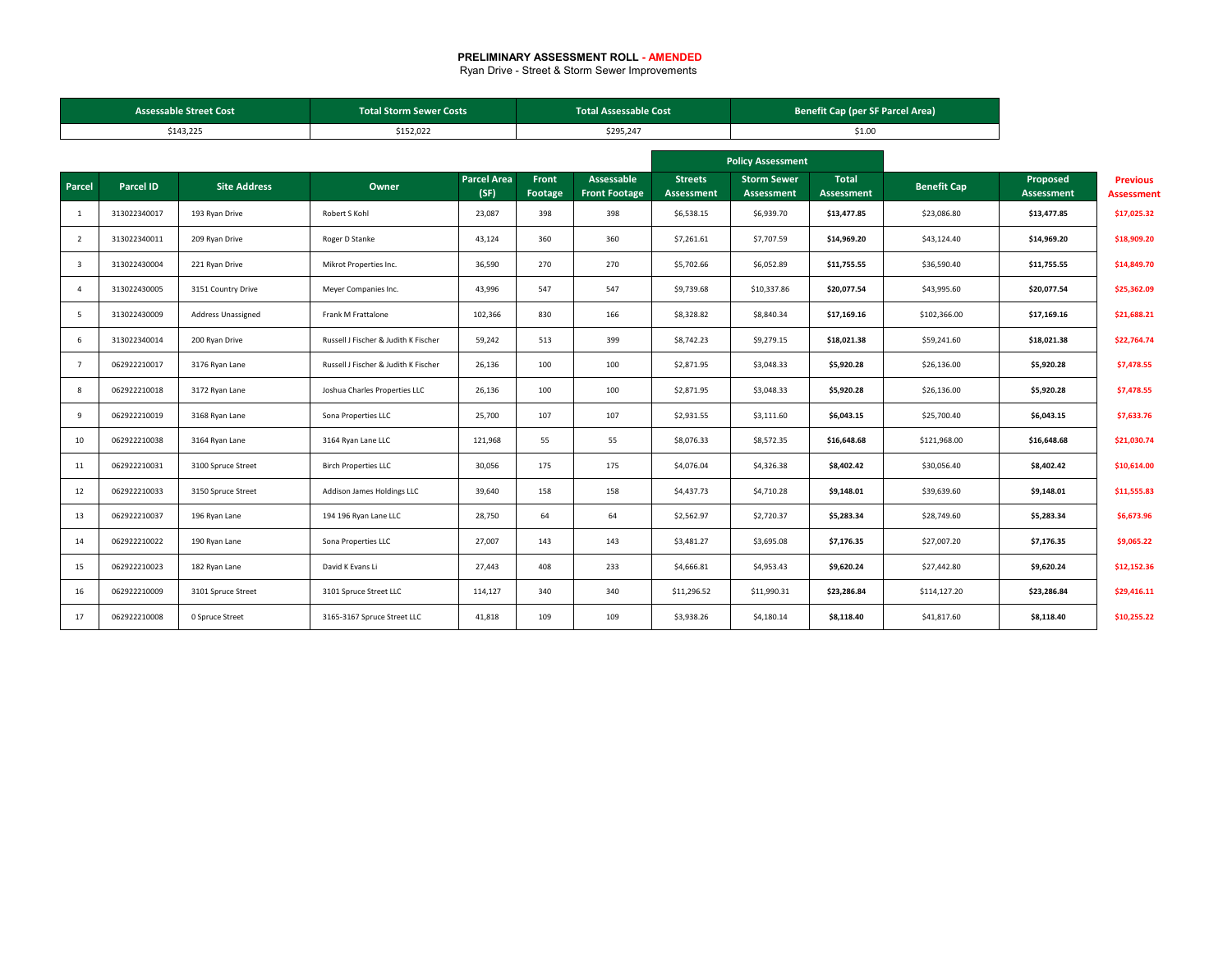#### **PRELIMINARY ASSESSMENT ROLL - AMENDED**

Ryan Drive - Street & Storm Sewer Improvements

|        | <b>Assessable Street Cost</b><br><b>Total Storm Sewer Costs</b> |                               |                                                     |                            |                  | <b>Total Assessable Cost</b>       |                              |                                  | <b>Benefit Cap (per SF Parcel Area)</b> |                    |                        |                                      |
|--------|-----------------------------------------------------------------|-------------------------------|-----------------------------------------------------|----------------------------|------------------|------------------------------------|------------------------------|----------------------------------|-----------------------------------------|--------------------|------------------------|--------------------------------------|
|        |                                                                 | \$143,225                     | \$152,022                                           |                            |                  | \$295,247                          |                              |                                  | \$1.00                                  |                    |                        |                                      |
|        |                                                                 |                               |                                                     |                            |                  |                                    |                              | <b>Policy Assessment</b>         |                                         |                    |                        |                                      |
| Parcel | <b>Parcel ID</b>                                                | <b>Site Address</b>           | Owner                                               | <b>Parcel Area</b><br>(SF) | Front<br>Footage | Assessable<br><b>Front Footage</b> | <b>Streets</b><br>Assessment | <b>Storm Sewer</b><br>Assessment | <b>Total</b><br>Assessment              | <b>Benefit Cap</b> | Proposed<br>Assessment | <b>Previous</b><br><b>Assessment</b> |
| 18     | 062922210007                                                    | 3167 Spruce Street            | 3165-3167 Spruce Street LLC                         | 38,768                     | 109              | 109                                | \$3,754.14                   | \$3,984.71                       | \$7,738.85                              | \$38,768.40        | \$7,738.85             | \$9,775.78                           |
| 19     | 062922210006                                                    | 3171 Spruce Street            | Daniel Neujahr                                      | 35,719                     | 109              | 109                                | \$3,570.02                   | \$3,789.28                       | \$7,359.31                              | \$35,719.20        | \$7,359.31             | \$9,296.33                           |
| 20     | 062922210005                                                    | 3173 Spruce Street            | St. Croix Incentives LLC                            | 58,806                     | 256              | 256                                | \$6,859.21                   | \$7,280.48                       | \$14,139.69                             | \$58,806.00        | \$14,139.69            | \$17,861.36                          |
| 21     | 062922210004                                                    | 0 Ryan Drive (3179 Spruce)    | Donald J Valento Trustee/Janet R<br>Valento Trustee | 12,197                     | $\mathbf{0}$     | $\mathbf 0$                        | \$736.47                     | \$781.71                         | \$1,518.18                              | \$12,196.80        | \$1,518.18             | \$1,917.78                           |
| 22     | 313022340009                                                    | 0 Spruce Street (3173 Spruce) | St. Croix Incentives LLC                            | 279                        | 18               | 18                                 | \$244.80                     | \$259.83                         | \$504.63                                | \$278.78           | \$278.78               | \$278.78                             |
| 23     | 313022340008                                                    | 3179 Spruce Street            | Janet R Valento Trustee/ C/O Don<br>Valento         | 49,658                     | 149              | 149                                | \$4,925.86                   | \$5,228.39                       | \$10,154.25                             | \$49,658.40        | \$10,154.25            | \$12,826.93                          |
| 24     | 313022340012                                                    | 180 Ryan Drive                | Roger Lillemoen/Ellen Lillemoen                     | 27,878                     | 257              | 257                                | \$5,012.16                   | \$5,319.99                       | \$10,332.15                             | \$27,878.40        | \$10,332.15            | \$13,051.65                          |
| 25     | 313022340013                                                    | 190 Ryan Drive                | Twin City Hydro Properties LLC                      | 22,216                     | 331              | 234                                | \$4,373.82                   | \$4,642.44                       | \$9,016.26                              | \$22,215.60        | \$9,016.26             | \$11,389.41                          |
| 26     | 062922210011                                                    | 0 Ryan Drive (180 Ryan)       | Roger Lillemoen/Ellen Lillemoen                     | 10,454                     | 37               | 37                                 | \$1,109.97                   | \$1,178.14                       | \$2,288.10                              | \$10,454.40        | \$2,288.10             | \$2,890.35                           |
| 27     | 062922210016                                                    | 0 Ryan Drive (190 Ryan)       | Twin City Hydro Properties LLC                      | 9,148                      | 37               | 37                                 | \$1,031.06                   | \$1,094.38                       | \$2,125.44                              | \$9,147.60         | \$2,125.44             | \$2,684.87                           |
| 28     | 062922210012                                                    | 3176 Spruce Street            | Donald J Valento Trustee                            | 27,007                     | 124              | 124                                | \$3,241.40                   | \$3,440.48                       | \$6,681.88                              | \$27,007.20        | \$6,681.88             | \$8,440.61                           |
| 29     | 062922210015                                                    | 3175 Ryan Lane                | 3175 Ryan Lane LLC                                  | 23,958                     | 120              | 120                                | \$2,999.19                   | \$3,183.39                       | \$6,182.59                              | \$23,958.00        | \$6,182.59             | \$7,809.89                           |
| 30     | 062922210036                                                    | 3172 Spruce Street            | <b>JNF LLC</b>                                      | 47,045                     | 602              | 330                                | \$7,112.65                   | \$7,549.49                       | \$14,662.14                             | \$47,044.80        | \$14,662.14            | \$18,521.32                          |
| 31     | 313022340015                                                    | 0 UNASSIGNED                  | CITY OF LITTLE CANADA                               | 5,663                      | 30               | 30                                 | \$730.07                     | \$774.91                         | \$1,504.98                              | \$5,662.80         | \$1,504.98             | \$1,901.10                           |
|        |                                                                 |                               | Totals:                                             | 1,185,982                  | 6.856            | 5,535                              | \$143,225.37                 | \$152,021.76                     | \$295.247.13                            | \$1,185,981.98     | \$295.021.28           | \$372,599.71                         |